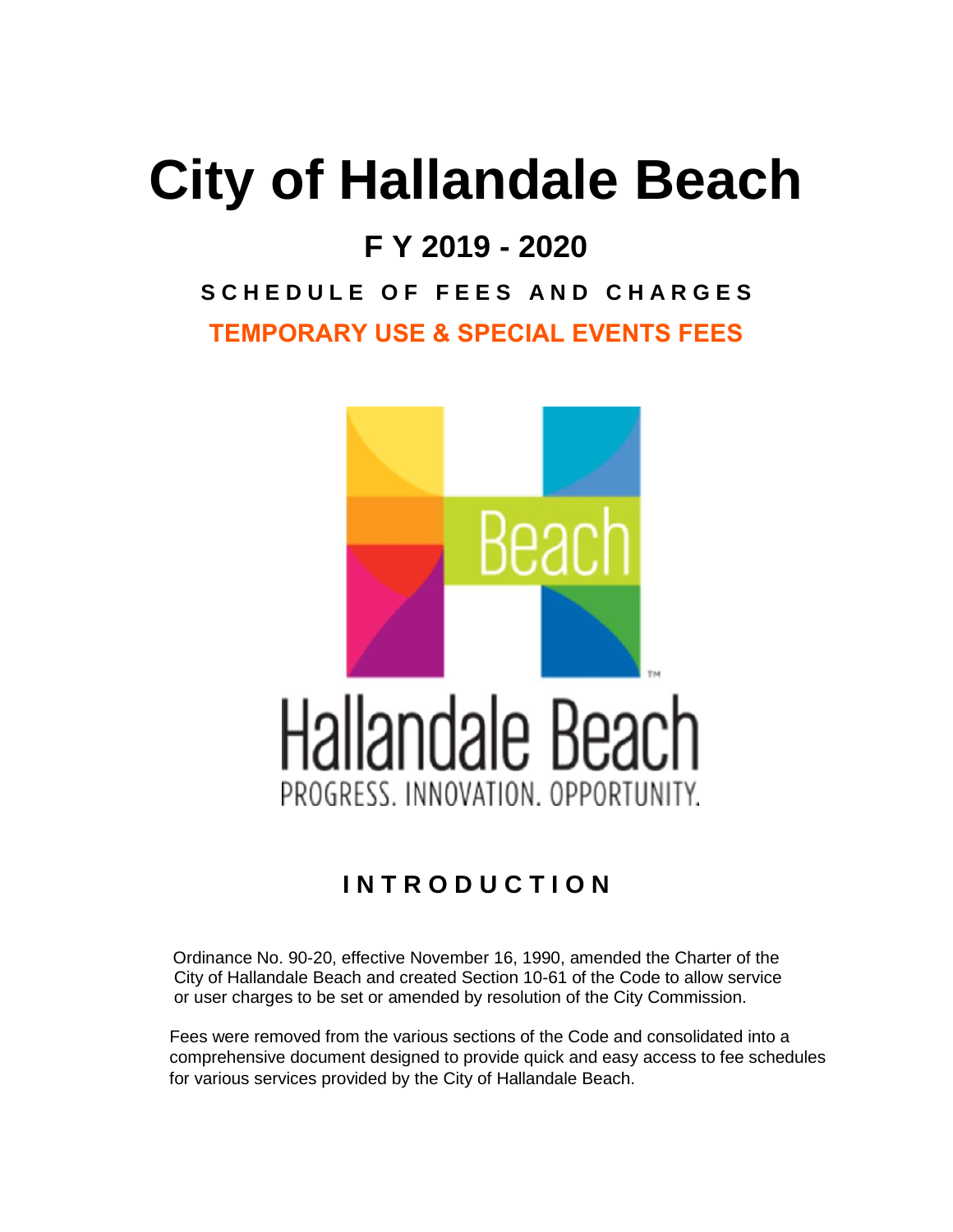| <b>CATEGORY</b>                                                                               | <b>CODE</b><br><b>SECTION</b>          | <b>FEE</b><br><b>AMOUNT</b> | RESO.<br>OR ORD. |
|-----------------------------------------------------------------------------------------------|----------------------------------------|-----------------------------|------------------|
| Vehicle Impoundment Program (VIP)                                                             | 28-1 thru 28-3 &<br>28-201 thru 28-205 | \$500<br>(Per vehicle)      | 2013-109         |
| POLICE ATHLETIC LEAGUE (PAL)                                                                  |                                        |                             |                  |
| <b>PROGRAM</b>                                                                                | <b>RESIDENT</b>                        | <b>NON-RESIDENT</b>         |                  |
| Boxing                                                                                        | \$50.00                                | \$75.00                     |                  |
| <b>Track and Field</b>                                                                        | \$75.00                                | \$150.00                    |                  |
| Spring Baseball                                                                               | \$75.00                                | \$150.00                    |                  |
| <b>Fall Baseball</b>                                                                          | \$75.00                                | \$150.00                    |                  |
| Bowling                                                                                       | \$75.00                                | \$100.00                    |                  |
| <b>Travel Soccer</b>                                                                          | \$450.00                               | \$500.00                    |                  |
| <b>Summer Soccer</b>                                                                          | \$75.00                                | \$150.00                    |                  |
| <b>Fall Soccer</b>                                                                            | \$75.00                                | \$150.00                    |                  |
| Football                                                                                      | \$75.00                                | \$150.00                    |                  |
|                                                                                               | \$75.00                                | \$150.00                    |                  |
| Cheerleading                                                                                  |                                        |                             |                  |
| <b>Girls Volleyball</b>                                                                       | \$75.00                                | \$150.00                    |                  |
| Basketball                                                                                    | \$75.00                                | \$150.00                    |                  |
| RIGHTS-OF-WAY VACATION (See PLANNING & ZONING)<br><b>SEWER</b> (See UTILITIES)                |                                        |                             |                  |
| SOLICITATIONS, CHARITABLE AND COMMERCIAL                                                      |                                        |                             |                  |
| <b>Application Fee</b>                                                                        |                                        |                             |                  |
| Charitable                                                                                    |                                        | \$25                        | $91 - 19$        |
| Commercial                                                                                    |                                        | \$50                        | 91-19            |
| (Hallandale-based charitable and non-profit organizations, i.e.,                              |                                        |                             |                  |
| American Legion, Optimists, Hallandale Pops, etc. are exempt.)                                |                                        |                             | $91 - 19$        |
| <b>SOLID WASTE (See GARBAGE, TRASH AND RECYCLING)</b>                                         |                                        |                             |                  |
| <b>SUBSTANCE ABUSE FACILITY,</b>                                                              | 18-123                                 |                             |                  |
| <b>NONRESIDENTIAL</b>                                                                         |                                        |                             |                  |
| <b>Waiver of Restrictions</b>                                                                 |                                        | \$275                       |                  |
| <b>TELEPHONE SERVICE FEE</b>                                                                  |                                        |                             | $97 - 26$        |
|                                                                                               |                                        |                             |                  |
| Transaction (Credit Card Payments)                                                            |                                        |                             |                  |
| \$.01 to \$250                                                                                |                                        | \$3                         |                  |
| \$250.01 and over                                                                             |                                        | \$6                         |                  |
| <b>TEMPORARY USE PERMIT</b>                                                                   | 32-701                                 |                             |                  |
| Annual Temporary Use Permit                                                                   |                                        |                             |                  |
| All related event fees, plus one-time application fee                                         |                                        | \$250                       | 2014-101         |
| <b>Non-Concert Events</b><br>Applications filed within 30 days prior notice (Residential Use) |                                        | \$150                       | 2016-138         |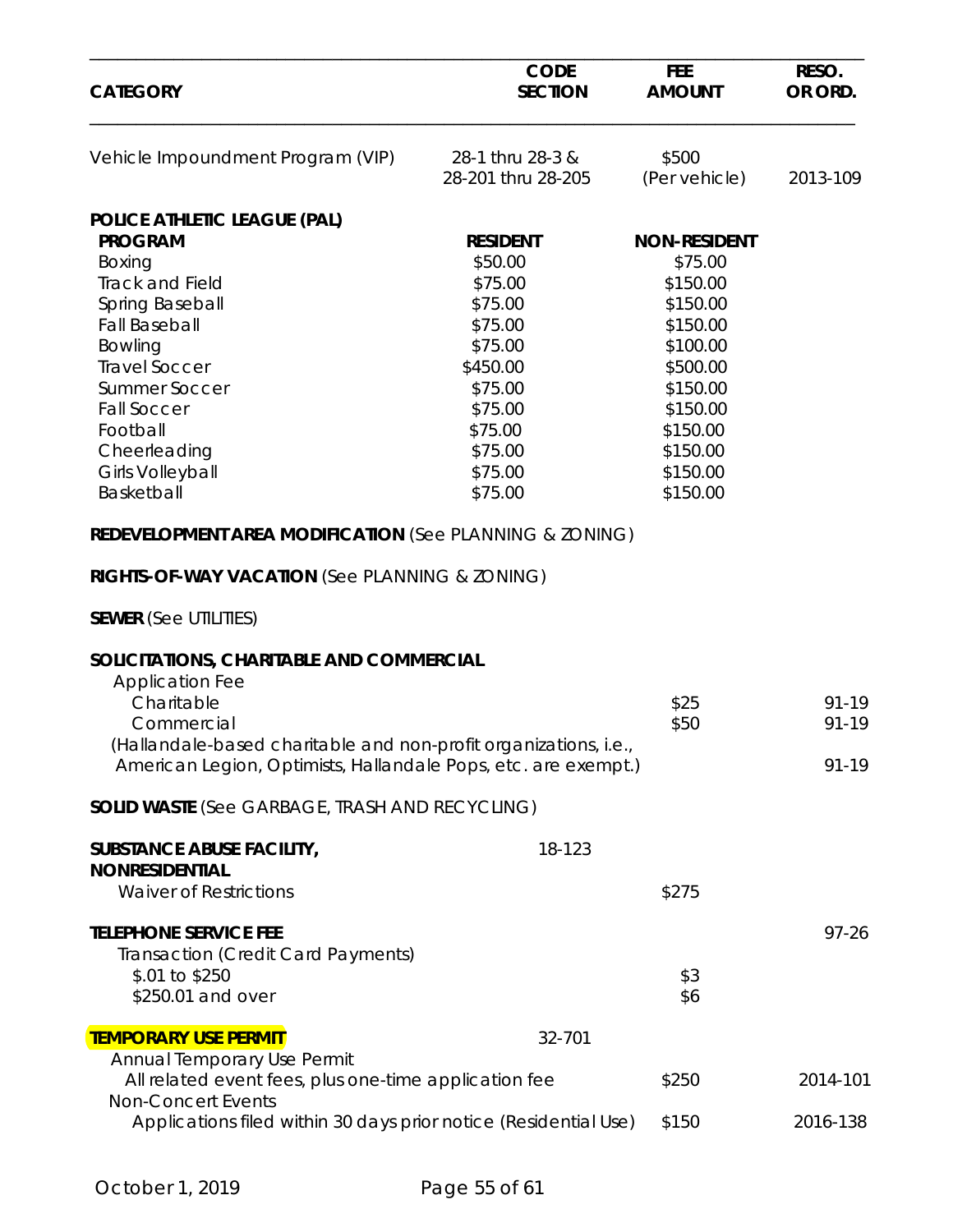| <b>CATEGORY</b>                                                                                                                | <b>CODE</b><br><b>SECTION</b> | <b>FEE</b><br><b>AMOUNT</b> | RESO.<br>OR ORD. |
|--------------------------------------------------------------------------------------------------------------------------------|-------------------------------|-----------------------------|------------------|
| Applications filed within 30 days prior notice (Non-Residential Use)\$250                                                      | 2016-138                      |                             |                  |
| Applications filed within 20 days prior notice - addt'l charge                                                                 |                               | \$150                       | 2011-23          |
| Events Attracting 250 or More Customers up to 1,000                                                                            |                               |                             | 2018-106         |
| Applications filed within 30 days prior notice                                                                                 |                               | \$500                       | 2010-29          |
| Applications filed within 20 days prior notice - addt'l charge                                                                 |                               | \$250                       | 2011-23          |
| Above 1,000, addt'l charge for every 1,000 anticipated attendees<br>Each additional 1,000 attendees up to a maximum of \$4,000 |                               | \$200                       | 2018-106         |
| Applications filed within 30 days prior notice                                                                                 |                               | \$500                       | 2010-29          |
| Applications filed within 20 days prior notice - addt'l charge                                                                 |                               | \$250                       | 2011-23          |
| Permit Fee                                                                                                                     |                               |                             |                  |
| Type of Use:                                                                                                                   |                               |                             |                  |
| Special automobile sale                                                                                                        |                               |                             |                  |
| Fee per day                                                                                                                    |                               | \$125                       |                  |
| Minimum fee                                                                                                                    |                               | \$125                       |                  |
| Any other off-premises sale                                                                                                    |                               |                             |                  |
| Fee per day                                                                                                                    |                               | \$100                       |                  |
| Minimum fee                                                                                                                    |                               | \$100                       |                  |
| Sidewalk sale                                                                                                                  |                               |                             |                  |
| Fee per day                                                                                                                    |                               | \$10                        |                  |
| Minimum fee                                                                                                                    |                               | \$10                        |                  |
| Any other sale                                                                                                                 |                               |                             |                  |
| Fee per day                                                                                                                    |                               | \$10                        |                  |
| Minimum fee                                                                                                                    |                               | \$100                       |                  |
| Athletic event                                                                                                                 |                               |                             |                  |
| Fee per day                                                                                                                    |                               | \$100                       |                  |
| Minimum fee                                                                                                                    |                               | \$100                       |                  |
| Concert                                                                                                                        |                               |                             |                  |
| Fee per day                                                                                                                    |                               | \$100                       |                  |
| Minimum fee                                                                                                                    |                               | \$100                       |                  |
| Outdoor religious event                                                                                                        |                               |                             |                  |
| Fee per day                                                                                                                    |                               | \$10                        |                  |
| Minimum fee                                                                                                                    |                               | \$10                        |                  |
| After the Fact Applications                                                                                                    |                               |                             |                  |
| ** After the fact applications for events held without a permit**                                                              |                               |                             |                  |
| Fees will be billed to the property owner                                                                                      |                               |                             |                  |
| Non-Profit, Non-Concert, and Concert Events                                                                                    |                               |                             |                  |
| Penalties for the first offense will be calculated as follows:                                                                 |                               |                             |                  |
| Less than 100 attendees                                                                                                        |                               | \$200                       | 2011-23          |
| 101 to 300 attendees                                                                                                           |                               | \$500                       | 2011-23          |
| 301 to 500 attendees                                                                                                           |                               | \$2,000                     | 2011-23          |
| 501 or more attendees                                                                                                          |                               | \$4,000                     | 2011-23          |
| PLUS - additional fee of actual staff time will be applied at                                                                  |                               |                             |                  |
| the City's hourly rate                                                                                                         |                               |                             |                  |

Penalties for the second offense will be calculated as follows: